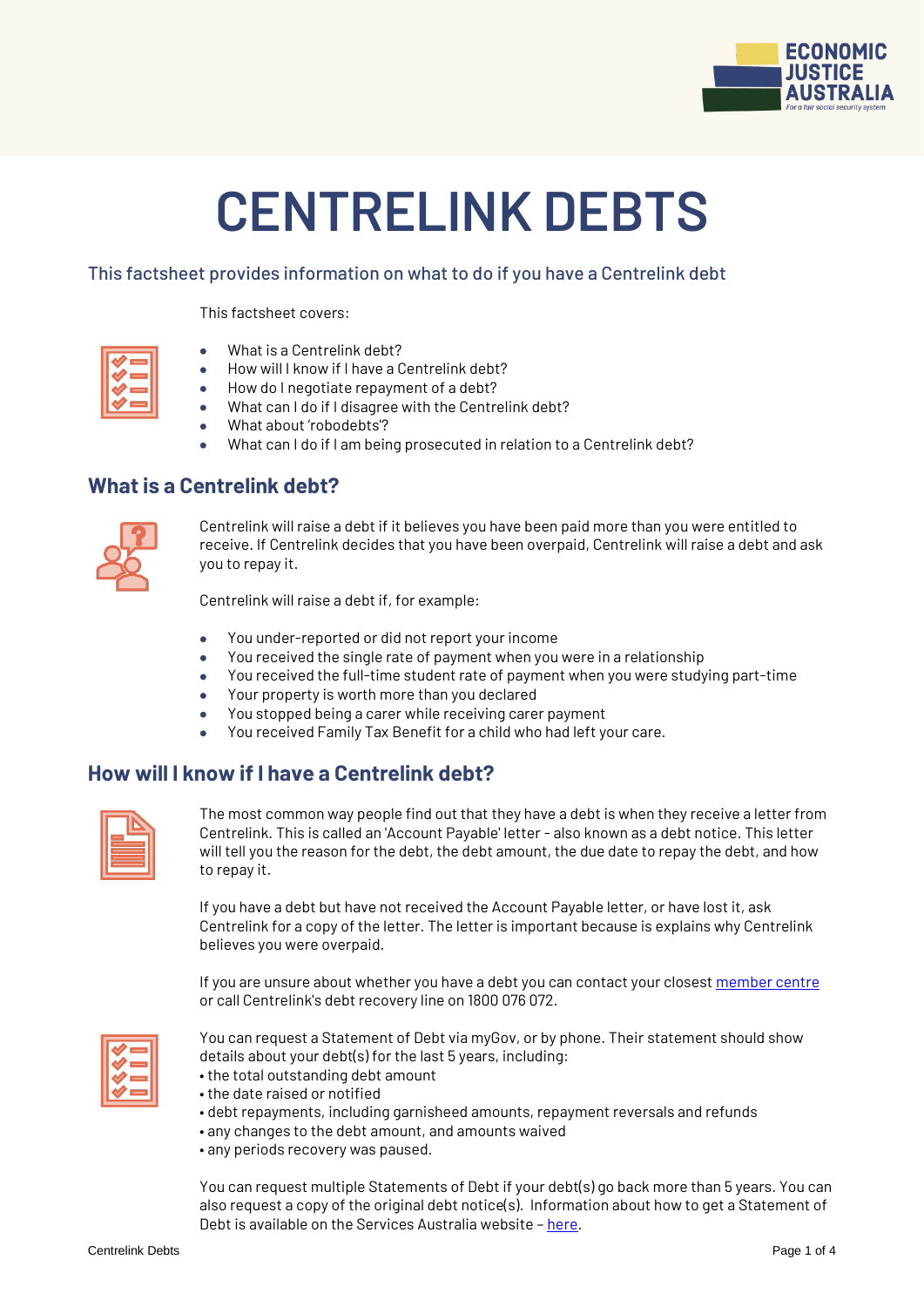

# **How do I negotiate repayment of a debt?**

If you receive an account payable for a new debt, it is a good idea to enter into a repayment plan before the due date. Otherwise Centrelink may:

- add a 10 % penalty charge
- withhold an amount from your Centrelink payments
- garnish or take the amount from your bank account or tax return
- refer your debt to a private debt collection agency
- add interest to the debt amount.

When you enter into a repayment plan, try to negotiate a repayment rate that will not cause you financial hardship. You should contact Centrelink every 13 weeks to let them know whether you would like to continue repaying the debt at the negotiated rate. If you don't contact Centrelink, your repayment may increase to the automatic higher amount.

If you appeal the debt and it is decided that you do not have to pay the debt back, the money you have already repaid will be returned to you.

#### **How do I change repayment arrangements?**

You can ask to negotiate a new repayment plan at any time. You can do this by calling Centrelink's Debt Recovery number on 1800 076 072.

## **What can I do if Centrelink has referred my debt to a debt collection agency?**



If Centrelink refers your debt to a debt collection agency, you may get a call, a letter or a text from the agency. You should respond as soon as possible to discuss repayment of the debt. Negotiate a repayment arrangement that you can afford.

If you are unhappy with how the debt collection agency treats you, or if they refuse a reasonable repayment plan, you can:

- Call Centrelink's feedback and complaints line on 1800 132 468
- Complain to the Commonwealth Ombudsman on 1300 362 072
- Call one of our member centres for advice [http://ejaustralia.org.au/legal-help](http://ejaustralia.org.au/legal-help-centrelink/)[centrelink/](http://ejaustralia.org.au/legal-help-centrelink/)

#### **What about 'robodebts'?**



From 2015 until recently thousands of Centrelink debts were calculated solely on averaged income data provided by the Tax Office - without proper assessment of the person's actual earnings over a particular period under the applicable Social Security income test. These are known as 'robodebts'.

Many people appealed against these debts because the Tax Office's averaging of income did not reflect their actual earnings each fortnight for the debt period.

In November 2019 the legal firm [Gordon Legal](http://www.gordonlegal.com.au/robodebt-class-action) lodged a class action in the Federal Court on behalf of people with robodebts. The robodebt class action in the Federal Court argued that robodebts are illegal because the automated robodebt system did not provide a valid basis for establishing legally recoverable debts. The action sought refunds of amounts repaid, interest, and compensation for distress and inconvenience.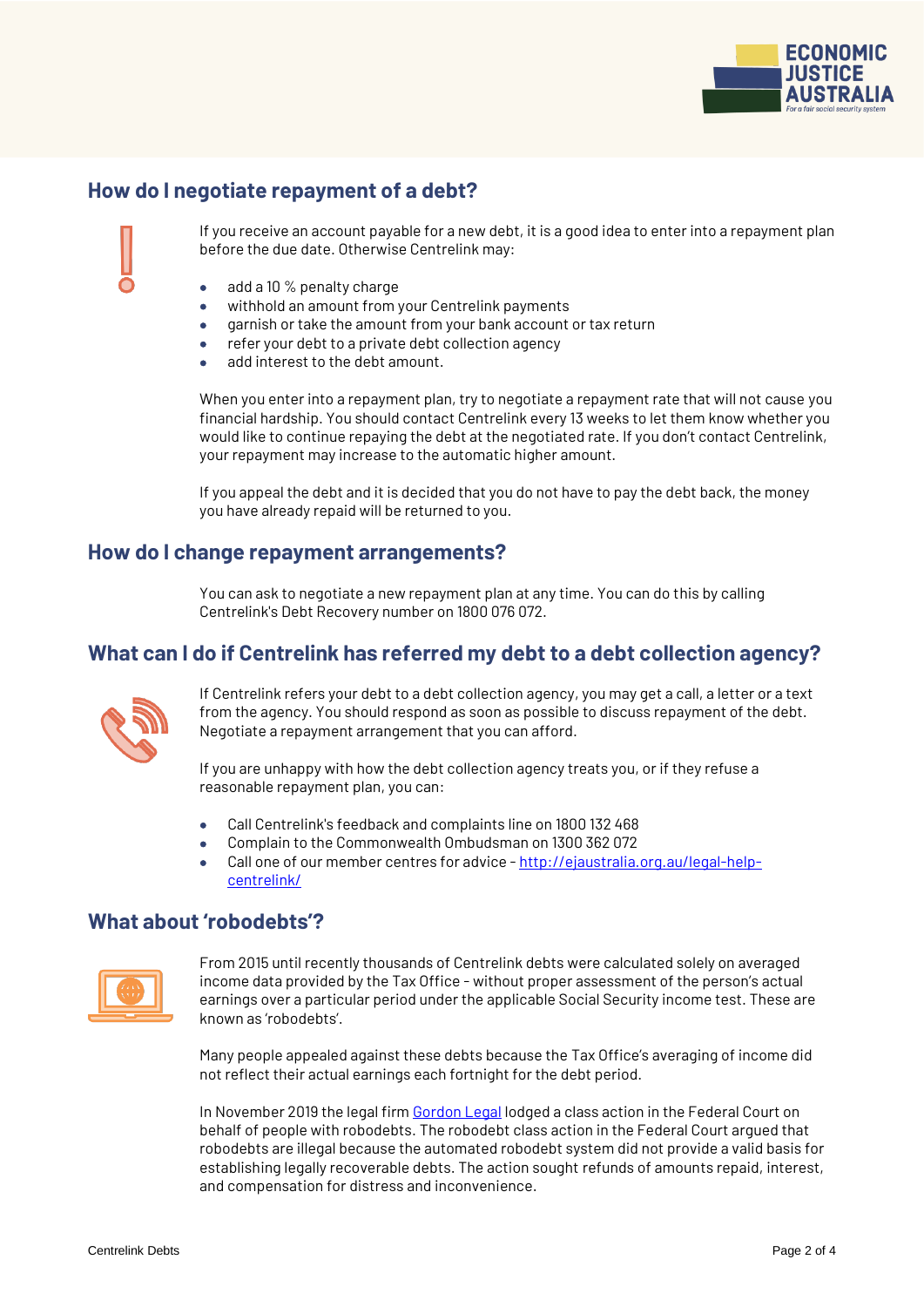

#### **Refunds of robodebt repayments**

In response to the Federal Court class action, the Government announced that all robodebts would be cancelled; and that people with robodebts would be refunded the amount they had repaid.

If you have previously paid off a robodebt, had your tax refund withheld by the ATO to pay off a robodebt, or had your social security payments automatically deducted to pay off a robodebt, you should by now have received a refund of the amount you repaid.

For more information about refunds of robodebt repayments see the Services Australia website at[: https://www.servicesaustralia.gov.au/individuals/subjects/information-about](https://www.servicesaustralia.gov.au/individuals/subjects/information-about-refunds-income-compliance-program)[refunds-income-compliance-program](https://www.servicesaustralia.gov.au/individuals/subjects/information-about-refunds-income-compliance-program)

#### **Federal Court settlement**



In November 2020, the Commonwealth and Gordon Legal agreed on a proposed settlement of the Federal Court class action. The Federal Court approved the settlement on 11 June 2021.

Not all class action group members will be eligible for a settlement payment. Eligibility for a settlement payment depends on the category of the debt. If you are a group member of the Federal Court class action, Services Australia should have sent you a letter about your debt category and eligibility for a settlement payment by 19 November 2021.

For more information about the class action and settlement, see the Services Australia website, here[: https://www.servicesaustralia.gov.au/individuals/subjects/information-about](https://www.servicesaustralia.gov.au/individuals/subjects/information-about-refunds-income-compliance-program/class-action-settlement)[refunds-income-compliance-program/class-action-settlement](https://www.servicesaustralia.gov.au/individuals/subjects/information-about-refunds-income-compliance-program/class-action-settlement)

## **What can I do if I disagree with a Centrelink debt?**



Centrelink is not always right when it says someone has a debt, and even if the debt is correct there may be reasons why it would be unfair to recover it.

You may choose to appeal a debt because:

- You believe you were entitled to the payments you received and were not overpaid, e.g. Centrelink is saying you were a member of a couple for the debt period but you were not
- You agree that you have a debt but believe that Centrelink has incorrectly calculated the debt amount, e.g. Centrelink has over-assessed your earnings
- You agree you have a debt but do not think you should have to repay some or all of it because Centrelink made a mistake that caused the debt or contributed to it
- You agree you have a debt but it would be unfair for Centrelink to recover it due to your difficult circumstances, for example chronic ill health, significant medical expenses, domestic violence or homelessness.

There can be risks involved in appealing Centrelink debts. Centrelink may do more investigations and review the period of the debt and the amount of the debt. This means your debt could decrease, but it could also increase.

If Centrelink believes you deliberately or recklessly made false statements, or deliberately failed to provide Centrelink with correct information to receive more money than you were entitled to, you may get a letter from Centrelink saying that your debt is being considered for prosecution. Centrelink may ask you to attend a taped interview or make a statement.